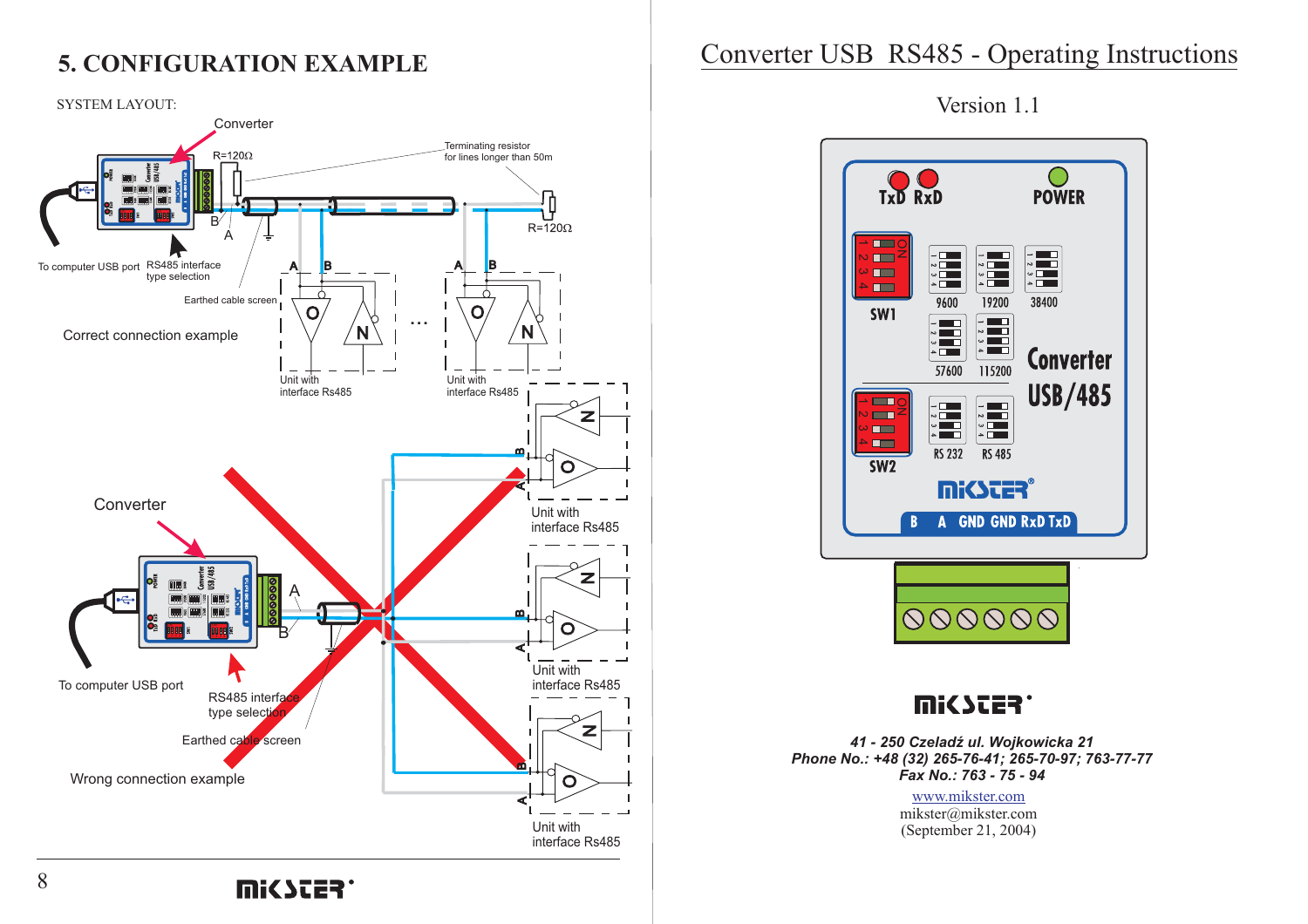### **TABLE OF CONTENTS**



Maximum cable length for interface RS485 is 1200m, in case if length >50 m, connect terminating resistor  $120\Omega$ (delivered with the whole set) between terminals A and B. Maximum of 32 devices may be connected to line RS485.



Configuration for RS 232

Maximum cable length for interface RS232 is 15 m.

2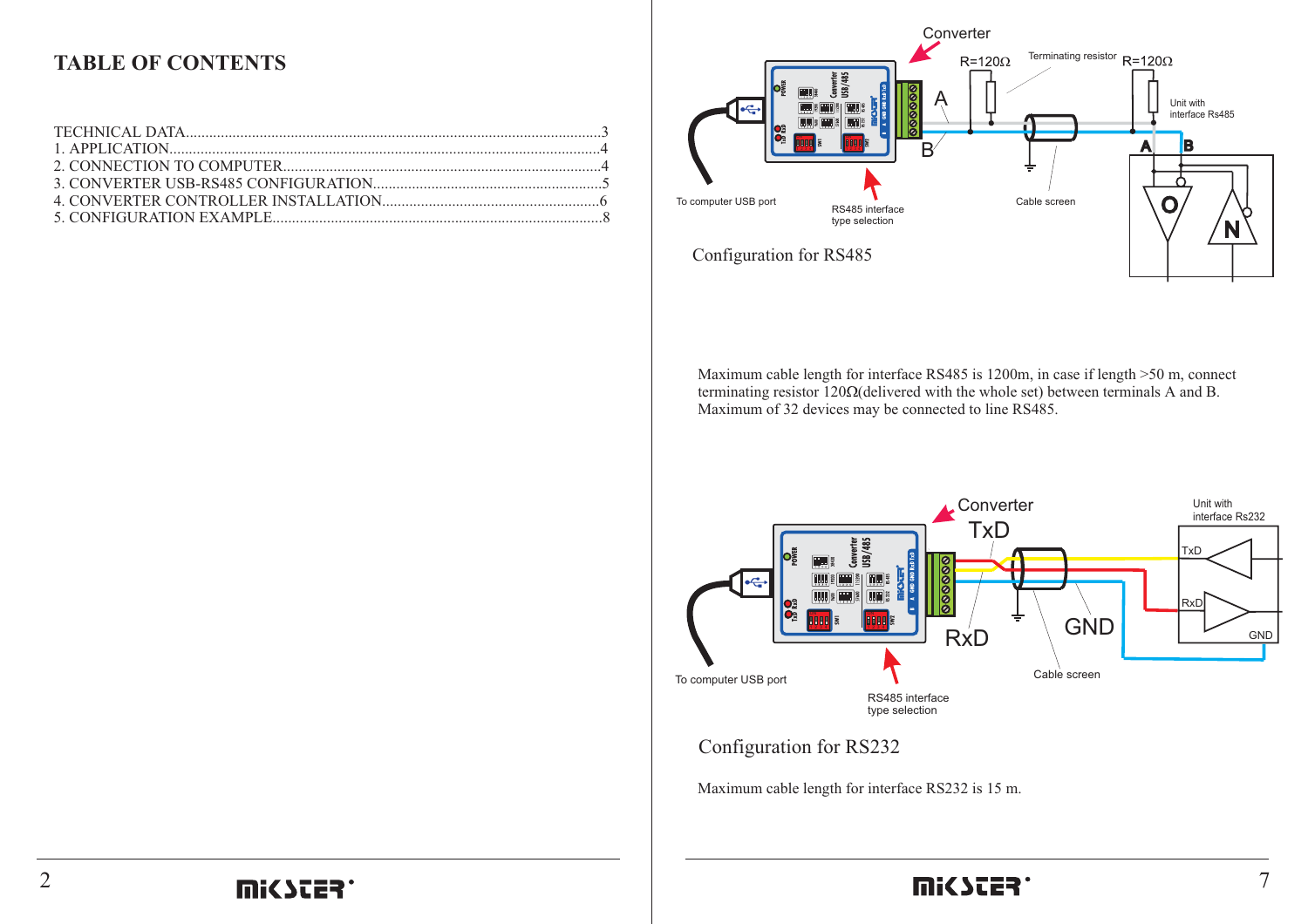## **4. CONVERTER CONTROLLER INSTALLATION**

As soon as the converter has been connected to computer, the Windows XP system should display message that new hardware has been detected Select option: **Automatic software installation, and press button "Continue"**



Installation Wizard searches for new hardware



USB High Speed Serial Converter

Press "Finish" after finding new hardware



New hardware detected message will appear

Then proceed with software installation. Automatic installation option should be selected.



The Wizard proceeds with search



Press "Finish" as soon as the software has been installed



Installed converter will appear as serial por<sup>t</sup> in the Hardware Manager

## *TECHNICAL DATA***HOUSING DIMENSIONS:**

-76mm X 59mm

**POWER SUPPLY:**

- 5V(DC), THROUGH COMPUTER USB PORT

**STRUCTURE:**

-ONE-ELEMENT

**WORKING TEMPERATURE:**

 $-20.+70 °C$ 

**DIGITAL COMMUNICATION:**

-SERIAL PORT

1 <sup>x</sup> USB (TO COMPUTER)

 $1 \times$  RS-485 OR  $1 \times$  RS-232 (switching with a switch, galvanic-insulated)



R